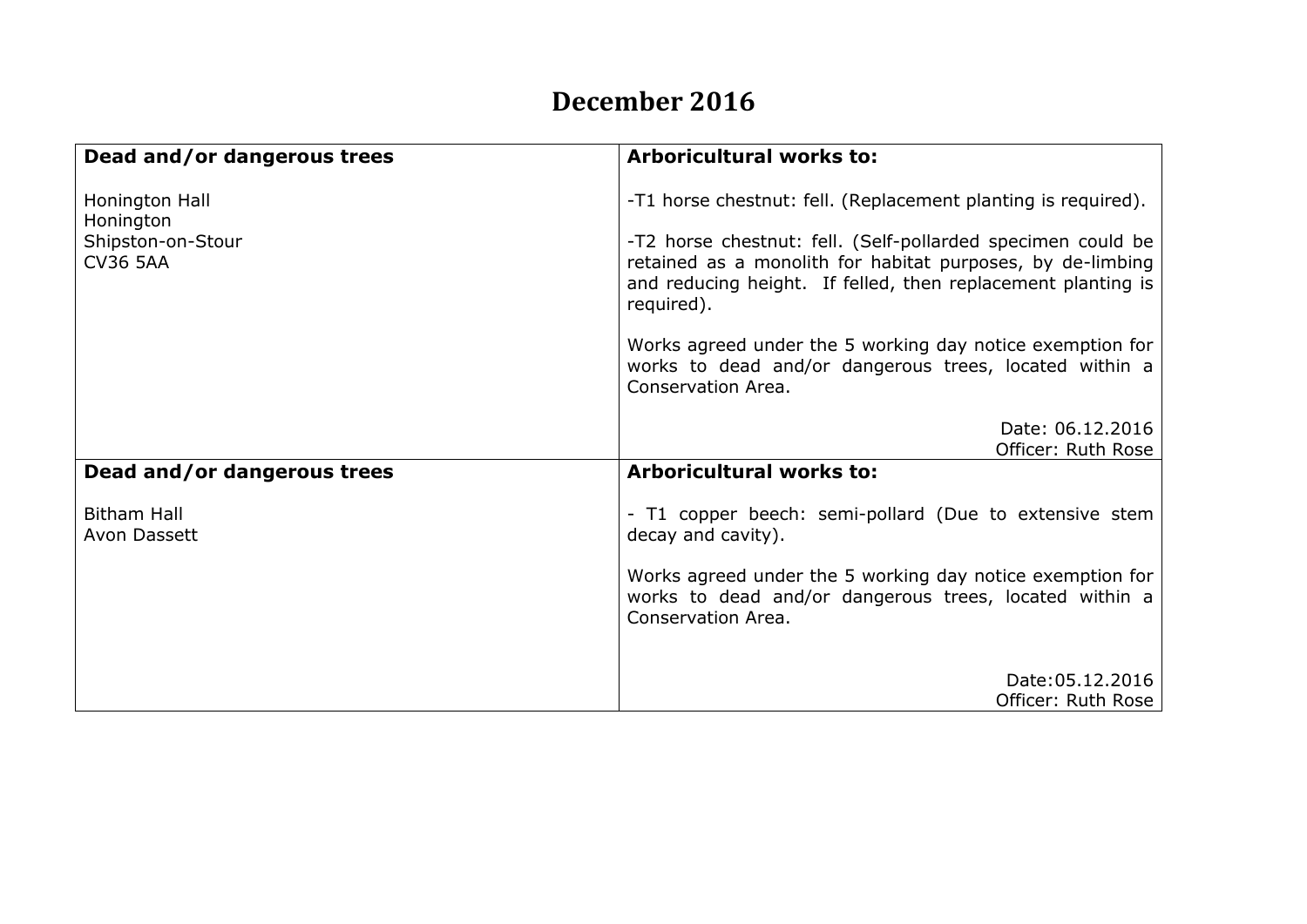| Dead and/or dangerous trees                                        | <b>Arboricultural works to:</b>                                                                                                                                                                                                                                                                                                                                                                                                                                                                                                                                                                                                                                                                                                                                                                 |
|--------------------------------------------------------------------|-------------------------------------------------------------------------------------------------------------------------------------------------------------------------------------------------------------------------------------------------------------------------------------------------------------------------------------------------------------------------------------------------------------------------------------------------------------------------------------------------------------------------------------------------------------------------------------------------------------------------------------------------------------------------------------------------------------------------------------------------------------------------------------------------|
| <b>Charlecote Park</b><br>Charlecote<br>Warwick<br><b>CV35 9ER</b> | -Cedars adjacent to Orangery: remove deadwood, check old<br>cable bracing and install replacements where necessary.<br>Shorten back branch ends where there are issues with<br>branch/limb connections, to improve limb loadings. Height<br>reduction to one cedar following storm damage in November<br>2016.                                                                                                                                                                                                                                                                                                                                                                                                                                                                                  |
|                                                                    | Works agreed under the 5 working day notice exemption for<br>works to dead and/or dangerous trees, located within a<br>Conservation Area.                                                                                                                                                                                                                                                                                                                                                                                                                                                                                                                                                                                                                                                       |
|                                                                    | Date: 07.12.2016<br>Officer: Ruth Rose                                                                                                                                                                                                                                                                                                                                                                                                                                                                                                                                                                                                                                                                                                                                                          |
| Dead and/or dangerous trees                                        | <b>Arboricultural works to:</b>                                                                                                                                                                                                                                                                                                                                                                                                                                                                                                                                                                                                                                                                                                                                                                 |
| Charlecote Park<br>Charlecote<br>Warwick<br><b>CV35 9ER</b>        | <b>West Park</b><br>- T0141 beech tree: reduce upper canopy/top by 25-30%<br>depending on the shape of the crown and the condition of<br>surrounding limbs. Retain as complete a lower canopy as<br>possible and shorten back long, extending limbs. The<br>adjacent beech tree may require minor reduction of<br>exposed, long limbs where it has been protected by T0141,<br>to avoid unprotected damage from wind. (The tree has lost a<br>significant upper limb and part of the canopy and has<br>extensive heartwood decay).<br>Adjacent to main road and opposite carpark<br>-T0600 oak with lean towards church: remove deadwood<br>only at this stage. Further works may be necessary<br>following decay assessments and upper canopy inspections.<br>(Tree exhibits heartwood decay). |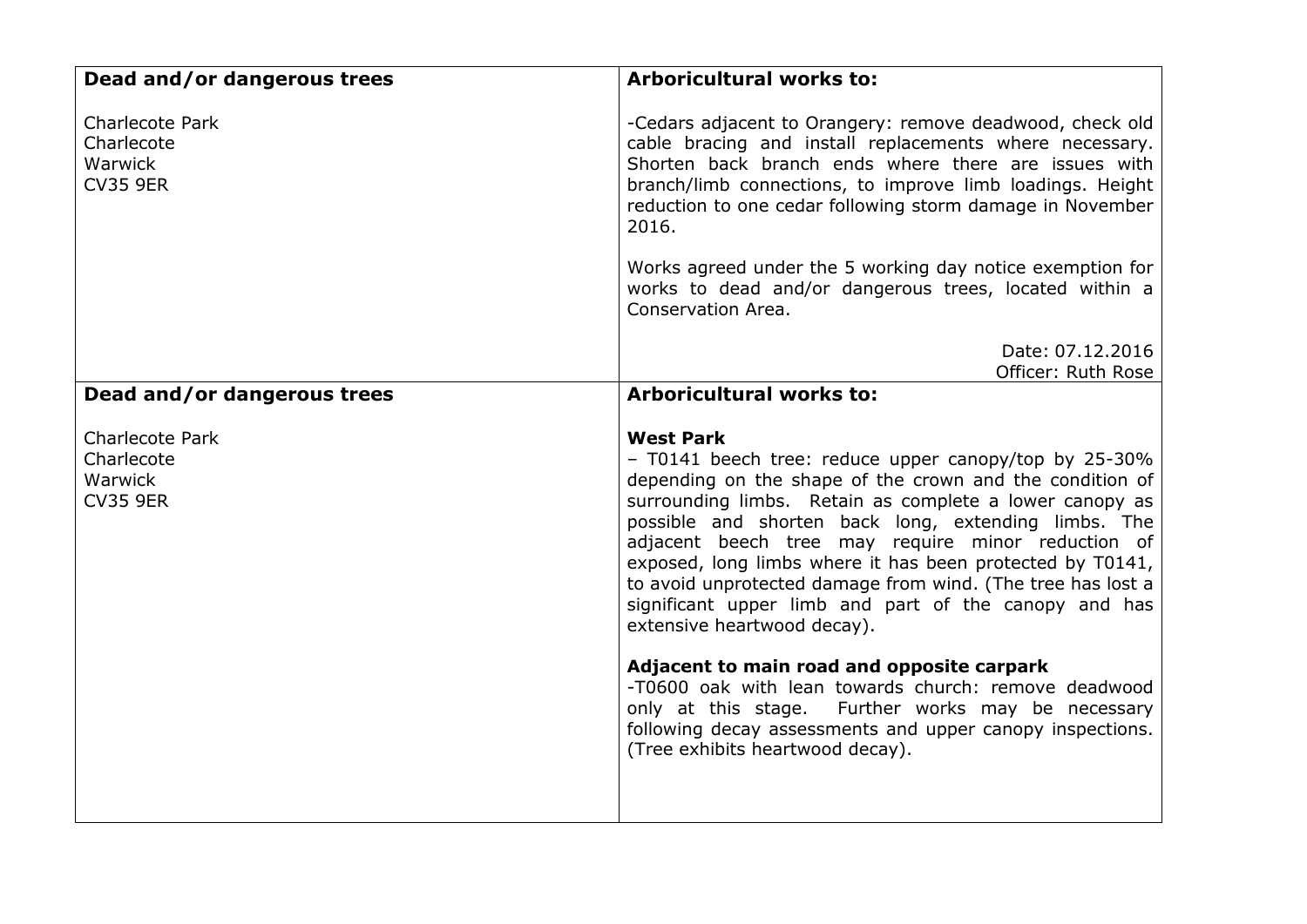| -T0601 oak, next tree to the south of T0600. Has a lean<br>over footpath and highway: remove deadwood and reduce<br>significant limbs overhanging road to suitable growth points.<br>Balance the crown and lift the lower crown to provide<br>clearance over the highway. (Tree has lost its canopy to the<br>Park side and has partly suppressed limbs and dead and<br>dying limbs to the Park side. The crown to be rebalanced by<br>pruning to the roadside). |
|------------------------------------------------------------------------------------------------------------------------------------------------------------------------------------------------------------------------------------------------------------------------------------------------------------------------------------------------------------------------------------------------------------------------------------------------------------------|
| -T0602 horse Chestnut, next tree to the south of T0601:<br>minor shortening back of roadside limbs to provide clearance<br>over the highway and footpath. Remove deadwood. (Tree<br>exhibits low vigour. Foliage will be monitored over summer).                                                                                                                                                                                                                 |
| -T0603 Turkey oak, next tree to the south of T0602,<br>opposite entrance to car park: reduce length of new leader<br>which extends over footpath and highway. Lift crown to<br>roadside and footpath and remove deadwood particularly<br>around lower canopy. (Tree exhibits a weak fork/union<br>which leans towards highway. Reducing the weight in this<br>section of crown will reduce likelihood of limb failure.                                           |
| -T0604 Turkey oak, next tree to the south of T0603: reduce<br>upper canopy by approximately 3metres.<br>Reduce long<br>laterals to clear traffic and footpaths on both highway and<br>Park sides of tree and rebalance reduced canopy. (The tree<br>exhibits a weak fork/union to Parkside. Tree has failed in<br>the past losing a co-dominant leader. Canopy is now too<br>large given defects).                                                               |
| -T0605 lime, next tree to the south of T0604: remove<br>deadwood over footpath and highway. Light crown lift to<br>clear pedestrian footpaths. Possibly a light, high, canopy<br>reduction of 2-3 metres depending upon the condition of the<br>top after clearing deadwood.                                                                                                                                                                                     |